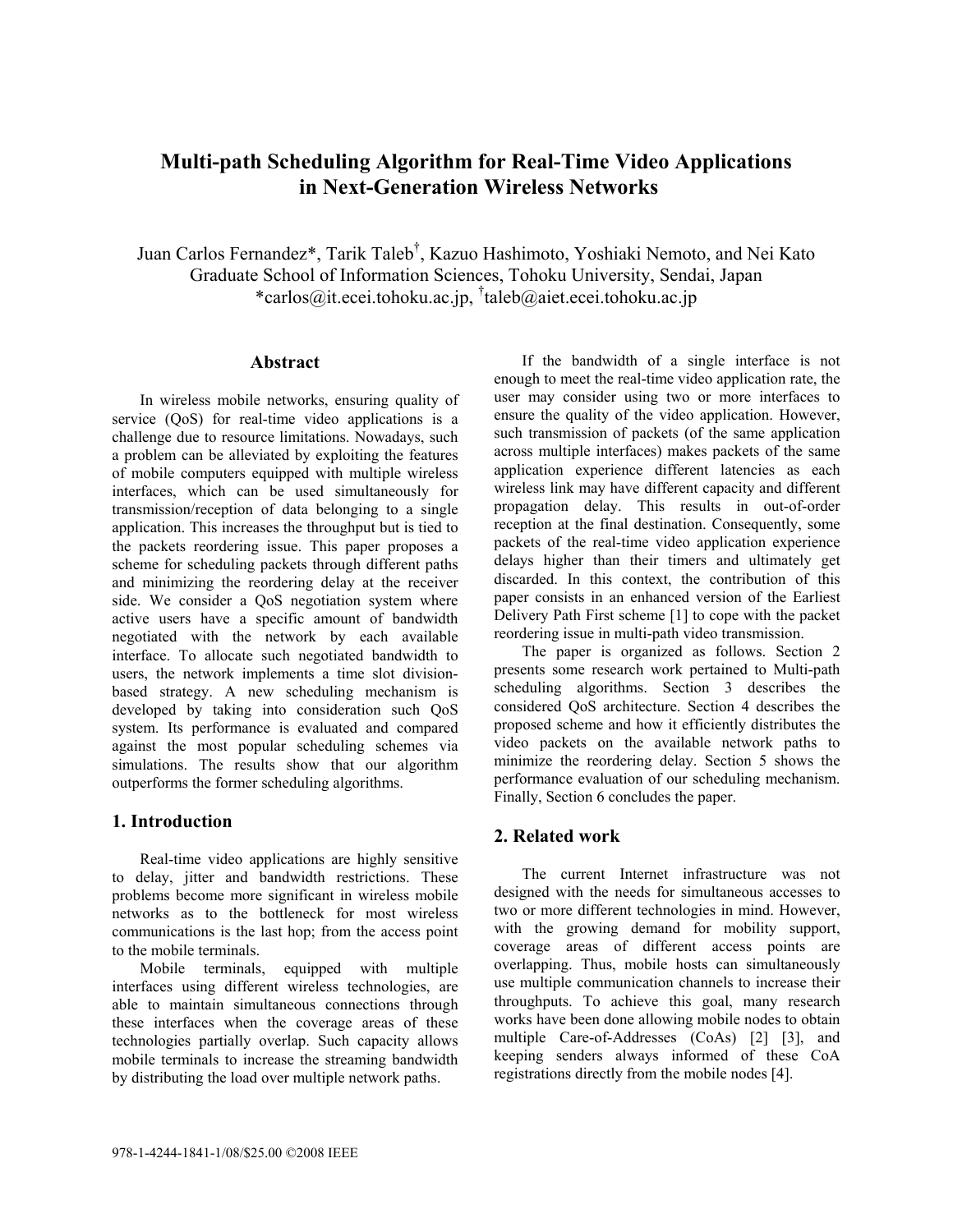In multi-path video streaming, many schemes have been proposed to address the issue of out-of-order delivery to the final destination due to the heterogeneous characteristics of wireless links. For TCP applications, such disorder in packet reception results in the transmission of duplicate acknowledgments (DupAcks), which is assumed as an indication of network congestion. As a remedy, work in [5] presents a buffer management policy solution. For UDP applications, transmission of data via multiple paths results in an additional delay at the receiver side due to the packet reordering issue. Consequently, some of the packets of the real-time video applications experience delays higher than their timers and ultimately get discarded. To cope with this issue, there are several scheduling strategies such as Weighted Round Robin (WRR), Weighted Interleaved Round Robin (WIRR), Surplus Round Robin (SRR) and the most recently developed Earliest Delivery Path First algorithm (EDPF). Other approaches aim at minimizing the distortion perceived by the end user by considering the selection of inter-dependent video packets to be transmitted [6] [7] [8].

To guarantee QoS to mobile users, some negotiation systems have been proposed for wireless networks [9] [10] [11]. These systems easen the scheduling operation as the access network guarantees certain amount of bandwidth to mobile users during their connection. Thus, knowledge on the bandwidth of each path is available: no monitoring of any kind is required. In the following section we describe our envisioned QoS negotiation architecture.

## **3. System architecture**

The components of the architecture are depicted in Fig. 1. The network is divided into a number of domains administrated by different Internet service providers. Each domain consists of a QoS Global Server (QGS), an AAA (Authentication, Authorization, and Accounting) server, a number of Base Stations (BSs), and a population of mobile users, termed henceforth as Mobile Stations (MS).

QGS, introduced also in the Dynamic Service Negotiation Protocol [9], basically functions as a Policy Decision Point defined in the Policy Framework presented in [12]. It performs service level negotiation and is responsible for maintaining global information about the available resources in the whole domain. Based on this information, it admits or rejects a service level request. BSs are responsible for applying different service levels to MSs and for controlling the traffic flow of all MSs in their coverage areas. BSs inform QGS of their local resource availability and receive SLS of mobile users for traffic conditioning. A detailed description of the QoS negotiation procedure can be found in [10] [13][14].



**Fig. 1. The envisioned architecture for QoS negotiation** 

# **4. Scheduling algorithm**

The efficiency of multi-path video streaming is tied to the packed scheduling strategies, which aim at offering high quality of service in real-time multimedia applications. Earliest Delivery Path First (EDPF) [1] is the most notable scheduling algorithm. It bases its scheduling on a prior knowledge of the available bandwidth at each interface. The key idea behind EDPF algorithm lies on the estimation of the delivery time of the next packet through each path. Using this estimation, EDPF transmits the packets via the path with the earliest delivery time.

The considered QoS negotiation system implements a time-slotted approach for bandwidth allocation at the BSs. Each MS is allocated a specific period of time to use the wireless channel. At any given time, only one MS is allowed to transmit/receive data through a particular BS. The length of the timeslot allocated to a given MS through a particular BS, corresponds to the bandwidth agreed for the MS divided by the total bandwidth of the wireless link. As a result, the time-slot size varies from an MS to another. The BS has knowledge on the specific beginning and ending times of the time-slot for each MS attached to it. Using these two parameters, the network proxy can make an accurate estimation of the delivery time of the next packet for the MS through each available path.

We developed an enhanced version of EDPF dubbed Time-Slotted Earliest Delivery Path First (TS-EDPF), which uses the above mentioned two parameters for an accurate computation of the delivery time of the next packet.

The delivery time through each path is estimated by computing two components; the first component computes the time at which the transmission can begin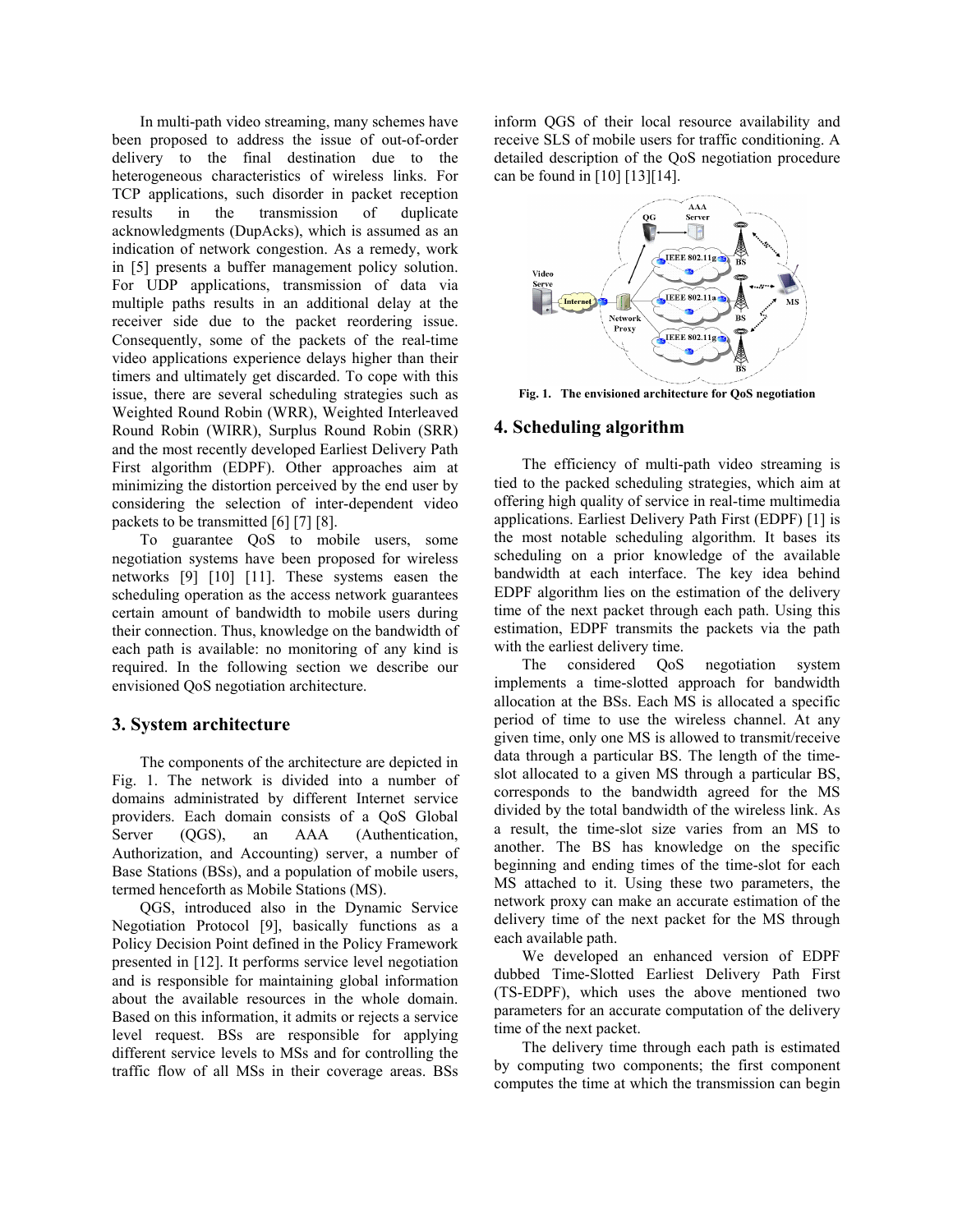at the BS on the path, and the second component computes the packet transmission time from such a BS.

The time at which the transmission can begin at the BS is denoted as

$$
S_i^l = MAX(a_i + D_l, A_l)
$$
 (1)

where  $a_i$ ,  $D_i$ , and  $A_i$  denote the time at which packet *i* arrives at the proxy, the delay from the proxy to the BS along path *l*, and the time instants when path *l* will be available for next transmission, respectively.

The delay on a path *l* from the proxy to the BS denoted by  $D_l$  in Eq. (1) should include the total sum of queuing delay, transmission time, and link propagation delay to the next entity for all entities along the path from the Network Proxy (including itself) to the BS. In this way, we can estimate the packet delivery time more accurately.

We should now ensure that the time, at which the transmission can begin at a BS, is within the slot time assigned to the MS by the BS. Let  $[X_b Y_l]$  be the timeslot period for the MS through path *l*, and  $S_i^1$  be the time at which transmission of packet *i* can begin at the BS on path *l*. Furthermore, let  $\Gamma(S_i^1, l)$  be the function that returns the next valid time at which the transmission can commence at the BS on path *l* based on the time-slot  $[X_i, Y_i]$ .

$$
\Gamma(S_i^1, l) = \begin{cases} S_i^l & \text{if } S_i^l \in [X_i, Y_i] \\ X_i^r & \text{otherwise} \end{cases} \tag{2}
$$

where  $X'_l$  is the starting time of the subsequent timeslot. The packet transmission time for packet *i* across link *l* is computed as follow

$$
T_i^l = \frac{L_i}{B_l} \tag{3}
$$

where  $L_i$  and  $B_i$  denote the size of packet *i* and the bandwidth of path *l*.

Let  $E_i^{\dagger}$  be the time at which transmission of packet *i* can finish at the BS on path *l*.

$$
E_i^l = \Gamma(MAX[a_i + D_l, A_l], l) + T_i^l \tag{4}
$$

Similarly, we should ensure that the transmission of any packet *i* at the BS is completed within the time interval  $[X_i, Y_i]$ . Let  $\Theta(E_i^l, l)$  denote the function that returns the next valid time at which the transmission of packet *i* can finish at the BS on path *l* based on the time-slot  $[X_i, Y_i]$ .  $\Theta(E_i^l, l)$  can be expressed as follows:

$$
\Theta(E_i^l, l) = \frac{E_i^l}{X_l^i + T_i^l} \quad \text{otherwise} \tag{5}
$$

The delivery time of packet *i*, through path *l*, can be then computed as follows:

$$
d_i^l = \Theta\big(\Gamma\big(MAX\big(a_i + D_l, A_l\big),l\big) + T_i^l, l\big) \tag{6}
$$

This algorithm estimates the delivery time of a packet through each available path, and sends the packet via the path with the earliest delivery time.

#### **5. Experimental evaluation**

This section presents and discusses the performance of our TS-EDPF scheduling algorithm. The goal of this evaluation is to demonstrate three good features of TS-EDPF: i) the efficient use of the overall negotiated bandwidth through each interface, ii) the minimization of the reordering delay, and iii) the minimization of packets loss rate. As comparison terms, we use Weighted Round Robin (WRR), Weighted Interleaved Round Robin (WIRR), and the original Earliest Delivery Path First algorithm (EDPF).

As previously mentioned, in our QoS architecture MSs negotiate with the network the amount of bandwidth that they can use during the current session. An MS with multiple interfaces should negotiate the bandwidth to use through each of these interfaces. After each successful bandwidth negotiation, the network proxy is informed of 1) the pair (BS, MS) involved in the negotiation, and 2) the pair  $(X, Y)$  that represents the beginning and end times of the time-slot assigned to the MS. An important feature of our algorithm is that the network proxy does not need to know the quantity of the negotiated bandwidth for the MS because our architecture uses a Time Slot Division strategy to guarantee the QoS to MSs. Thus, the bandwidth of each MS through the wireless link *l* used to calculate the transmission time of a packet (variable  $B_1$  in Eq. 3) is equal to the total bandwidth of this link, which depends on the wireless technology of the BS associated to this link. The network proxy has knowledge of the link bandwidth. It should be reminded that in a Time Slot Division system, each MS uses the total bandwidth of the link during a short period of time.

Several simulations were performed using the Network Simulator (NS2) [15]. We consider one MS equipped with three interfaces that correspond to different wireless technologies supported by the same service provider in a single domain as shown in Fig. 1. The MS has an aggregate bandwidth of 640 Kbps to receive a video streaming from a video server. The maximal playback delay and the maximal transmission delay are set to 70 ms and 300 ms, respectively.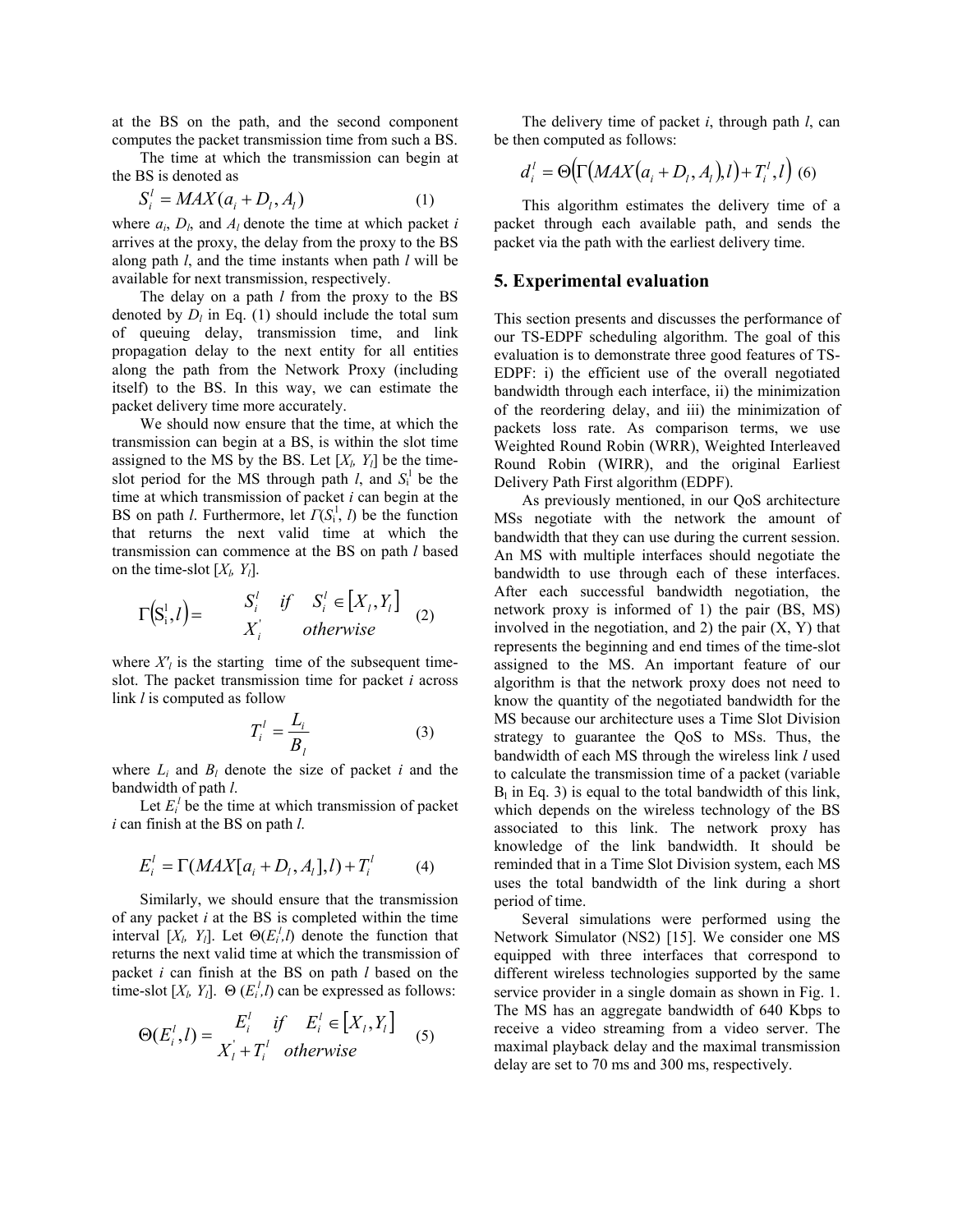#### **A. Time-slot interval of 1s, no background traffic**

Time-slot interval of 1s means that the MS will receive the service from each BS once in one second, the specific time of the service are given by the timeslot assigned to the MS during the negotiation process.

Fig. 2-a shows the actual playback time of the first three hundred packets delivered by the evaluated algorithms. The TS-EDPF scheme outperforms clearly all the other schemes. Fig. 2-b shows the playback delay experienced by packets, that indicates the time for which a packet resides in the buffer awaiting the arrival of preceding packets. Notice that among the first three hundred packets only five packets arrived in out-of-order in case of TS-EDPF. However, in case of the original EDPF, a quite number of packets arrived out of order and this resulted in a longer reordering delay compared to TS-EDPF.



Table 1. Comparison among scheduling schemes in case  $\Delta = 1$ s.

| Algorithm      | <b>Buffer</b><br>size | Longest<br>playback<br>delay | <b>BW</b> | Disorder<br>delivery<br>ratio | Longest<br>trans.<br>delay | Packet<br>loss<br>ratio |
|----------------|-----------------------|------------------------------|-----------|-------------------------------|----------------------------|-------------------------|
|                | $(\text{pkts})$       | (ms)                         | (%)       | (%)                           | (ms)                       | (%)                     |
| <b>TS-EDPF</b> |                       | 205                          | 99.75     | 0.01                          | 500                        | 89.2                    |
| <b>EDPF</b>    | 78                    | 758                          | 98.99     | 38.67                         | 1003                       | 98.3                    |
| <b>WRR</b>     | 83                    | 737                          | 98.94     | 36.21                         | 1001                       | 994                     |
| <b>WIRR</b>    | 82                    | 787                          | 98.75     | 54.77                         | 1008                       | 100                     |

Table 1 shows more detailed results. The buffer size reflects the largest number of packets that were queued in the buffer awaiting playback. The bandwidth ratio indicates how much bandwidth the end-terminal could indeed use out of the agreed bandwidth. The disorder delivery ratio indicates the proportion of packets that arrived in an out-of-order manner. The results of the table demonstrate that the proposed TS-EDPF scheme outperforms the three other schemes in terms of the overall quantifying parameters. Indeed, the proposed scheme ensures high utilization of the network resources while minimizing the number of packets received out of order and thus reducing the associated reordering delay. However, due to the time-slotted approach for bandwidth allocation at the BSs, packets that arrive to the BS in a

time different than the time-slot assigned to the destination node are buffered to wait for such time-slot in the next interval of time. Thus their transmission time is dramatically increased, and as a result, many packets are discarded as it is indicated by the high packet loss ratio in the table.

#### **B. Time-slot interval of 0.1s, no background traffic**

To mitigate the delay introduced by the time-slotted approach, the time-slot interval is reduced to 0.1s, which means that the MS will receive the service from each BS once in one hundred milliseconds, ten times in one second. The specific time of the service is given by the time-slot assigned to the MS during the negotiation process divided by ten.

**Table 2. Comparison in case ∆ = 0.1s and no background traffic.** 

| $1$ apic $\mu$ . Comparison in case $\Delta$<br>0.15 and no background traint. |                          |                                      |                  |                                      |                                    |                                   |  |  |  |
|--------------------------------------------------------------------------------|--------------------------|--------------------------------------|------------------|--------------------------------------|------------------------------------|-----------------------------------|--|--|--|
| Algorithm                                                                      | Buffer<br>size<br>(pkts) | Longest<br>playback<br>delay<br>(ms) | <b>BW</b><br>(%) | Disorder<br>delivery<br>ratio<br>(%) | Longest<br>trans.<br>delay<br>(ms) | Packet<br>loss<br>ratio<br>$(\%)$ |  |  |  |
| <b>TS-EDPF</b>                                                                 |                          | 22                                   | 99.89            | 0.6                                  | 253                                | $\Omega$                          |  |  |  |
| <b>EDPF</b>                                                                    | 14                       | 71                                   | 98.79            | 43                                   | 310                                | 6.2                               |  |  |  |
| WRR                                                                            | 15                       | 79                                   | 99.82            | 12                                   | 306                                | 7.4                               |  |  |  |
| WIRR                                                                           | 15                       | 77                                   | 99.8             | 41                                   | 305                                | 8.5                               |  |  |  |

Table 2 shows the results when the time-slot interval is set to 0.1s. The results of the table indicate that all schemes achieve fairly high throughput.

TS-EDPF shows the best performance: the disorder delivery ratio is 0.6%, the average playback delay is 0.1ms, the average buffer size is only one packet, and zero packet loss. This good performance is attributable to the time-slot based policy enforcement strategy adopted by the TS-EDPF and lacking in the other three schemes.

#### **C. Time-slot interval of 0.1s, with background traffic**

The proposed scheme is now compared in a more realistic case; in the presence of high data traffic. The algorithms are compared in three different scenarios, namely Scenario 1, Scenario 2, and Scenario 3. The number of intermediate routers within the path from the network proxy to the BS in Scenario 1, 2, and 3 are set to one, three and five, respectively. The key idea is to evaluate the performance of TS-EDPF when the delivery time of the packet could be affected by the queuing delay at the routers due to the background traffic, and then it may differ from the delivery time estimated by the network proxy.

Fig. 3-a shows how the background traffic affects the estimation of the delivery time of packets through different paths, TS-EDPF is the most sensible